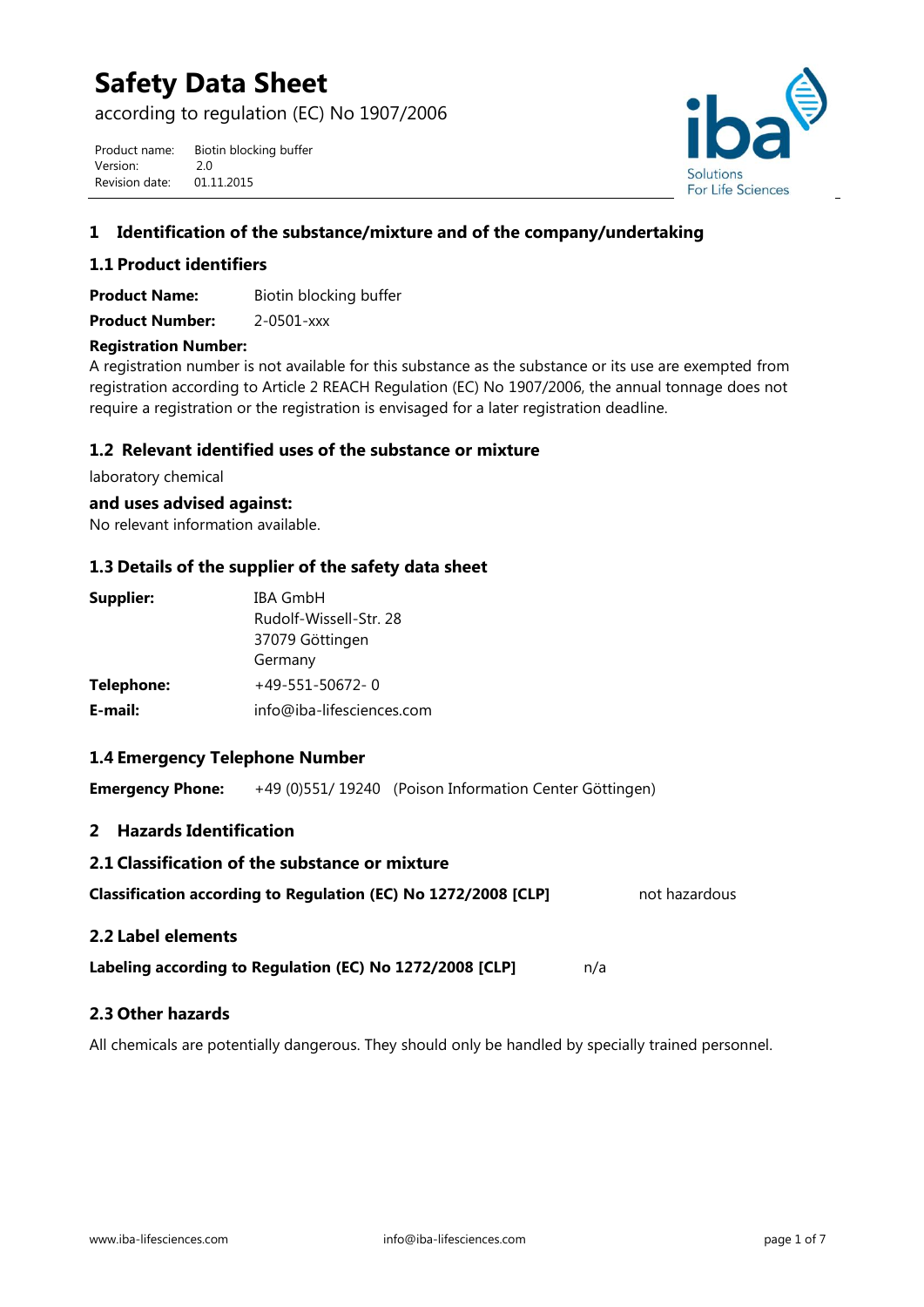

# **3 Composition/Information on ingredients**

# **3.2 Chemical characterization: Mixtures**

## **Hazardous components according to Regulation (EC) No 1272/2008 [CLP]:**

| Component             | <b>CAS-No</b> | % | Classification acc. to (EC) 1972/2008             |
|-----------------------|---------------|---|---------------------------------------------------|
| EDTA (Ethylenedia-    | 6381-92-6     |   | $\sim$ 0,003 %   Acute Tox. 4 (inhal.), STOT RE 2 |
| minetetraacetic acid) |               |   | H332, H372                                        |

# **4 First aid measures**

## **4.1 Description of first aid measures**

|  | <b>After inhalation:</b> | Provide fresh air. If feeling unwell, consult a physician.                                     |
|--|--------------------------|------------------------------------------------------------------------------------------------|
|  | After skin contact:      | Wash with plenty of soap and water. If skin irritation occurs, consult<br>a physician.         |
|  | After eye contact:       | Flush eyes with water for at least 10 minutes. If irritation persists,<br>consult a physician. |
|  | <b>After ingestion:</b>  | Rinse mouth and drink water if conscious. If feeling unwell, consult a<br>physician.           |

# **4.2 Most important symptoms and effects, both acute and delayed**

Irritations

# **4.3 Indications of any immediate medical attention and special treatment needed**

No relevant information available.

## **5 Firefighting measures**

## **5.1 Extinguishing media**

## **Suitable extinguishing media**

CO2, dry extinguishing powder, foam, or water spray.

## **Unsuitable extinguishing media**

No relevant information available.

## **5.2 Special hazards arising from the substance of mixture**

In case of fire may be liberated: Nitrogen oxides, Carbon oxides

# **5.3 Advice for firefighters**

Wear self contained breathing apparatus for fire fighting if necessary (see section 5.2).

## **6 Accidental release measures**

## **6.1 Personal precautions, protective equipment and emergency procedures**

Wear suitable protective equipment. Avoid eye and skin contact.

## **6.2 Environmental precautions**

Do not let product enter drains.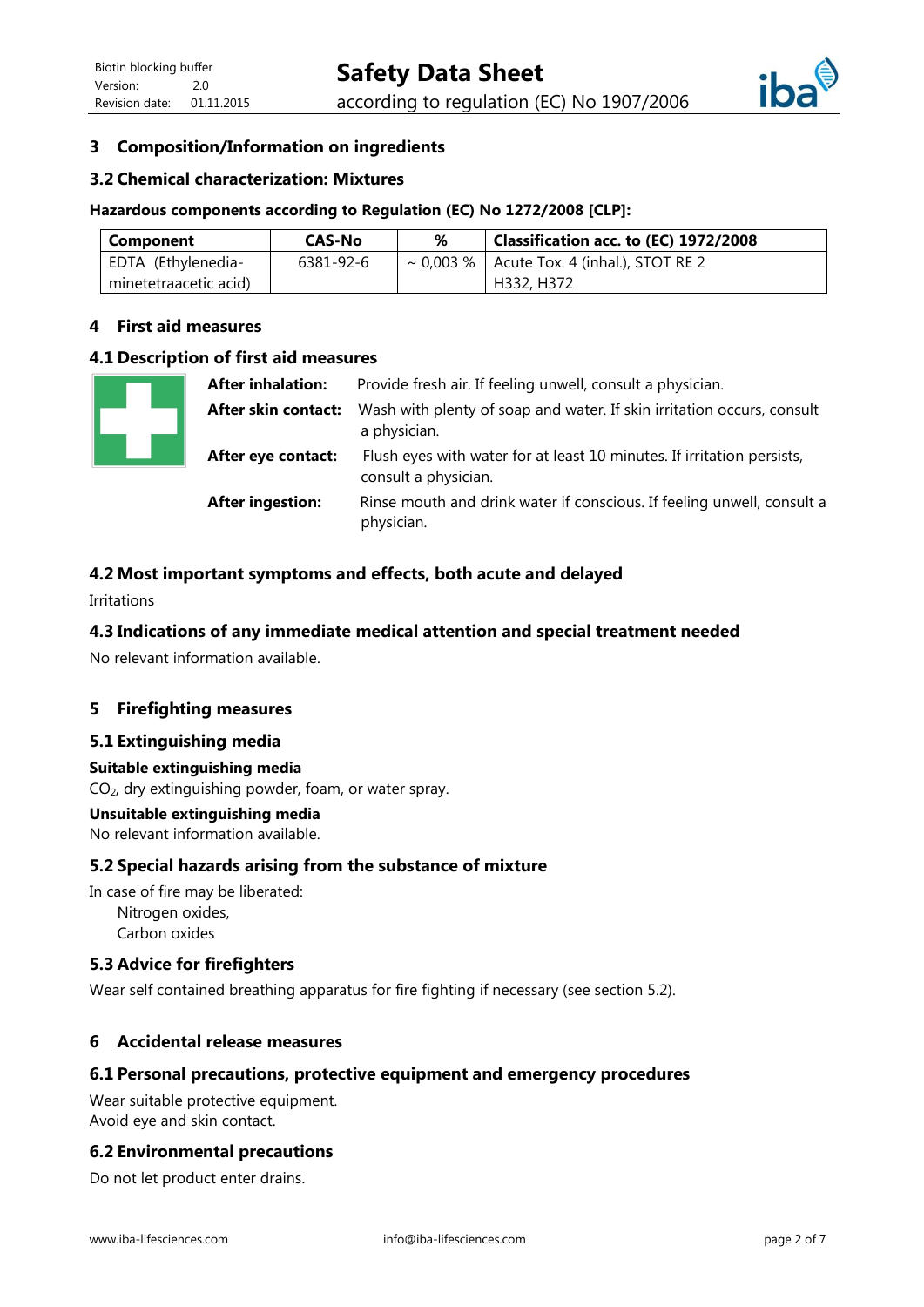

# **6.3 Methods and material for containment and cleaning up**

Take up mechanically. Place in appropriate containers for disposal. Provide suitable ventilation.

#### **6.4 Reference to other sections**

Biotin blocking buffer Version: 2.0 Revision date: 01.11.2015

Information about safe handling: see section 7. Information about protective equipment: see section 8. Information for disposal: see section 13.

## **7 Handling and storage**

## **7.1 Precautions for safe handling**

Provide appropriate exhaust ventilation at places where dust is formed. Keep containers, equipment, and workplace clean.

#### **7.2 Conditions for safe storage, including any incompatibilities**

| <b>Storage rooms and containers:</b>        | No special requirements.        |
|---------------------------------------------|---------------------------------|
| <b>Incompatible substances or mixtures:</b> | Keep away from food and drink.  |
| <b>Consideration of other advice:</b>       | Keep containers tightly closed. |
| <b>Recommended storage temperature:</b>     | $2 - 8 °C$                      |

#### **7.3 Specific end use(s)**

No relevant information available.

## **8 Exposure controls/personal protection**

## **8.1 Control parameters**

#### **Components with workplace control parameters:** none

#### **8.2 Exposure controls**

#### **General precautionary and hygiene measures**

The usual precautions for handling chemicals should be observed. Avoid contact with eyes and skin.

Wash hands before breaks and after work.

#### **Respiratory protection**

Respiratory protection is not required. Where protection from nuisance levels of dusts are desired, use type N95 (US) or type P1 (EN 143) dust masks. Use respirators and components tested and approved under appropriate government standards such as NIOSH (US) or CEN (EU).

#### **Hand protection**

Wear suitable gloves. Chemical protection gloves are suitable, which are tested according to EN 374. For special purposes, it is recommended to check the resistance to chemicals of the protective gloves mentioned above together with the supplier of these gloves.

Inspect gloves prior to each use. Choose suitable gloves according to break through time, permeation rate and material degradation.

#### **Glove material**

Nitrile rubber, minimum layer thickness:  $\geq 0.11$  mm

The suitability of gloves depends on several quality characteristic besides the material. It may differ from one supplier to another.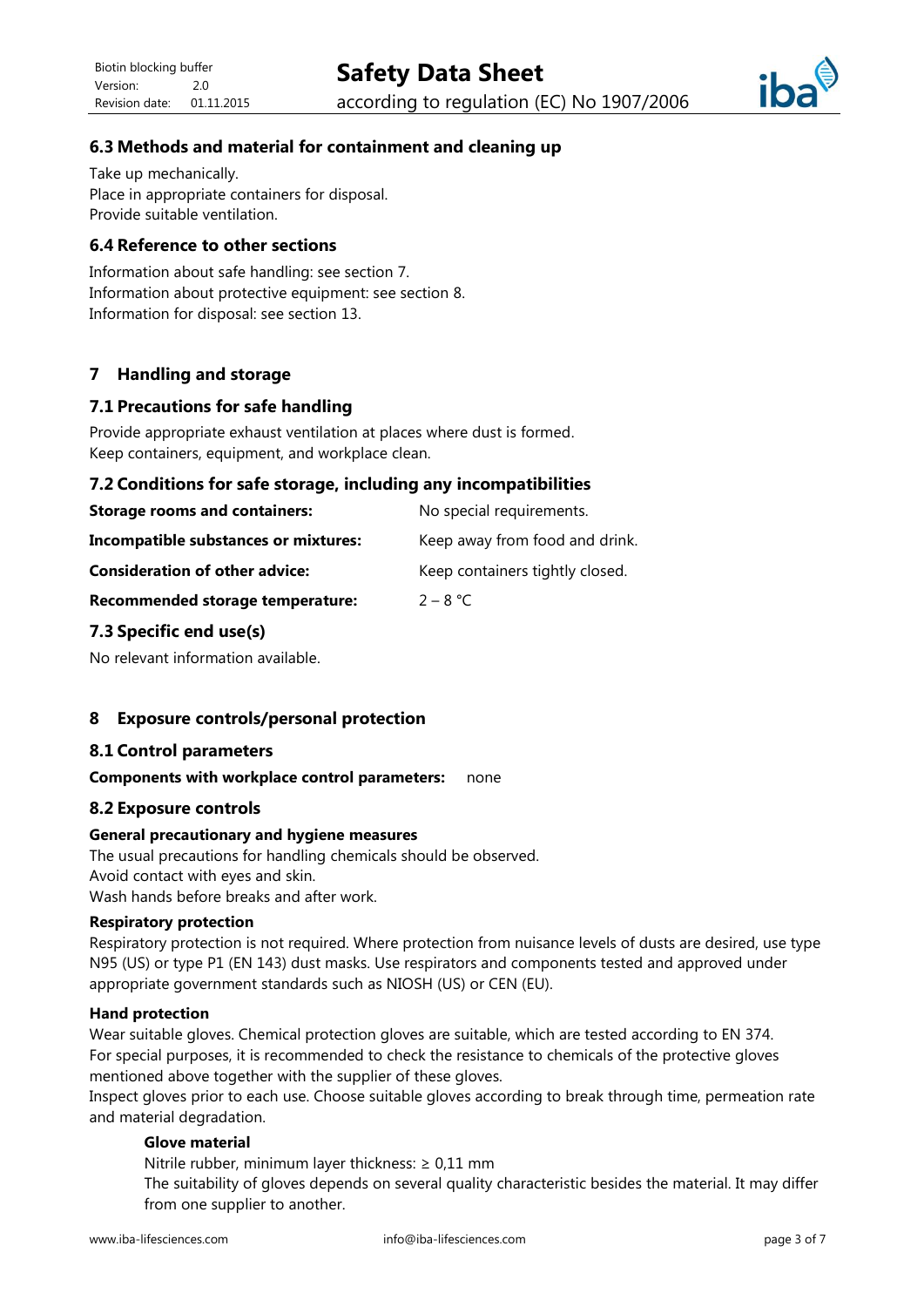

#### **Break through time**

Break through level: Level  $\geq 6$ 

The exact break through time should be inquired from the supplier and should be observed.

# **Eye protection**

Use safety goggles with side protection.

## **Body protection**

Choose body protection in relation to its type, to the concentration and amount of dangerous substances, and to the specific workplace., The type of protective equipment must be selected according to the concentration and amount of the dangerous substance at the specific workplace.

## **9 Physical and chemical properties**

#### **9.1 Information on basic physical and chemical properties**

| <b>Appearance:</b>                       | colorless liquid  |
|------------------------------------------|-------------------|
| Odor:                                    | odorless          |
| Odor threshold:                          | no data available |
| pH:                                      | $6.9 - 7.1$       |
| <b>Melting point:</b>                    | no data available |
| <b>Freezing point:</b>                   | no data available |
| Initial boiling point and boiling range: | no data available |
| <b>Flash point:</b>                      | no data available |
| <b>Evaporation rate:</b>                 | no data available |
| <b>Upper/lower explosive limits:</b>     | no data available |
| <b>Vapor pressure:</b>                   | no data available |
| <b>Vapor density:</b>                    | no data available |
| <b>Relative density:</b>                 | no data available |
| <b>Water solubility:</b>                 | fully miscible    |
| Partition coefficient (n-octanol/water): | no data available |
| <b>Viscosity:</b>                        | no data available |
| <b>Explosive properties:</b>             | no data available |
| <b>Oxidizing properties:</b>             | no data available |
| 9.2 Other safety information             |                   |

No further relevant information available.

# **10 Stability and reactivity**

# **10.1 Reactivity**

See section 10.3

## **10.2 Chemical stability**

Stable under recommended storage conditions.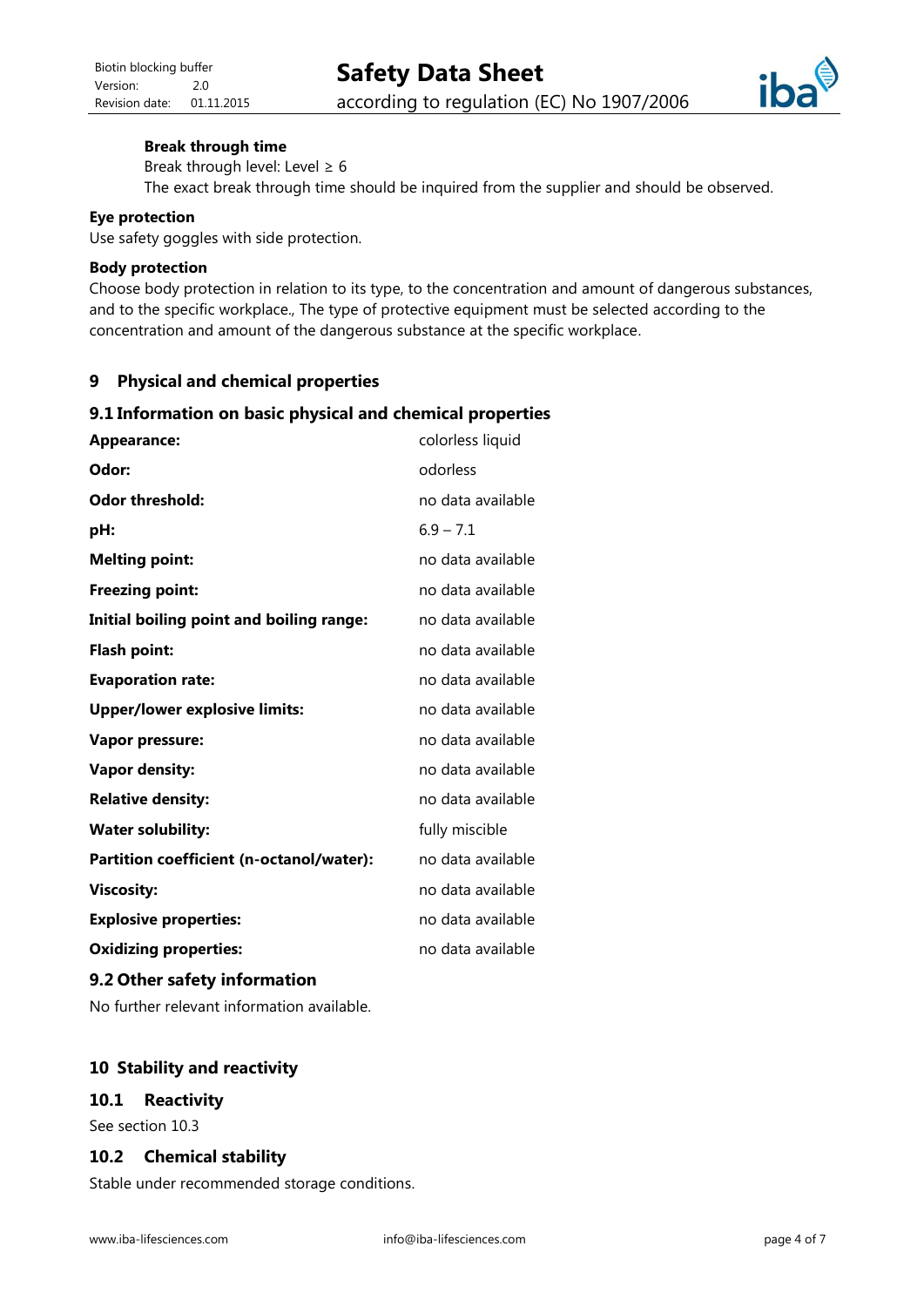

# **10.3 Possibility of hazardous reactions**

Reactions with alkaline and oxidizing substances.

## **10.4 Conditions to avoid**

Heating (causes degradation).

## **10.5 Incompatible materials**

No relevant information available.

#### **10.6 Hazardous decomposition products**

No relevant information available.

## **11 Toxicological information**

#### **11.1 Information on toxicological effects**

#### **Acute toxicity**

No relevant information available.

#### **Skin corrosion/irritation**

No component is classified as irritant.

#### **Serious eye damage/eye irritation**

No component is classified as irritant.

#### **Respiratory or skin sensitization.**

No component is classified as classified as a respiratory or skin sensitizer.

#### **Germ cell mutagenicity**

No component is classified as a mutagenic toxicant.

#### **Carcinogenicity**

No component is classified as a carcinogenic toxicant.

#### **Reproductive toxicity**

No component is classified as a reproductive toxicant.

#### **Specific target organ toxicity – single exposure**

No component is classified as a specific target organ toxicant (single exposure).

## **Specific target organ toxicity – repeated exposure**

No component is classified as a specific target organ toxicant (repeated exposure).

#### **Aspiration hazard**

No component is classified as an aspiration hazard.

## **12 Ecological information**

# **12.1 Toxicity**

No relevant information available.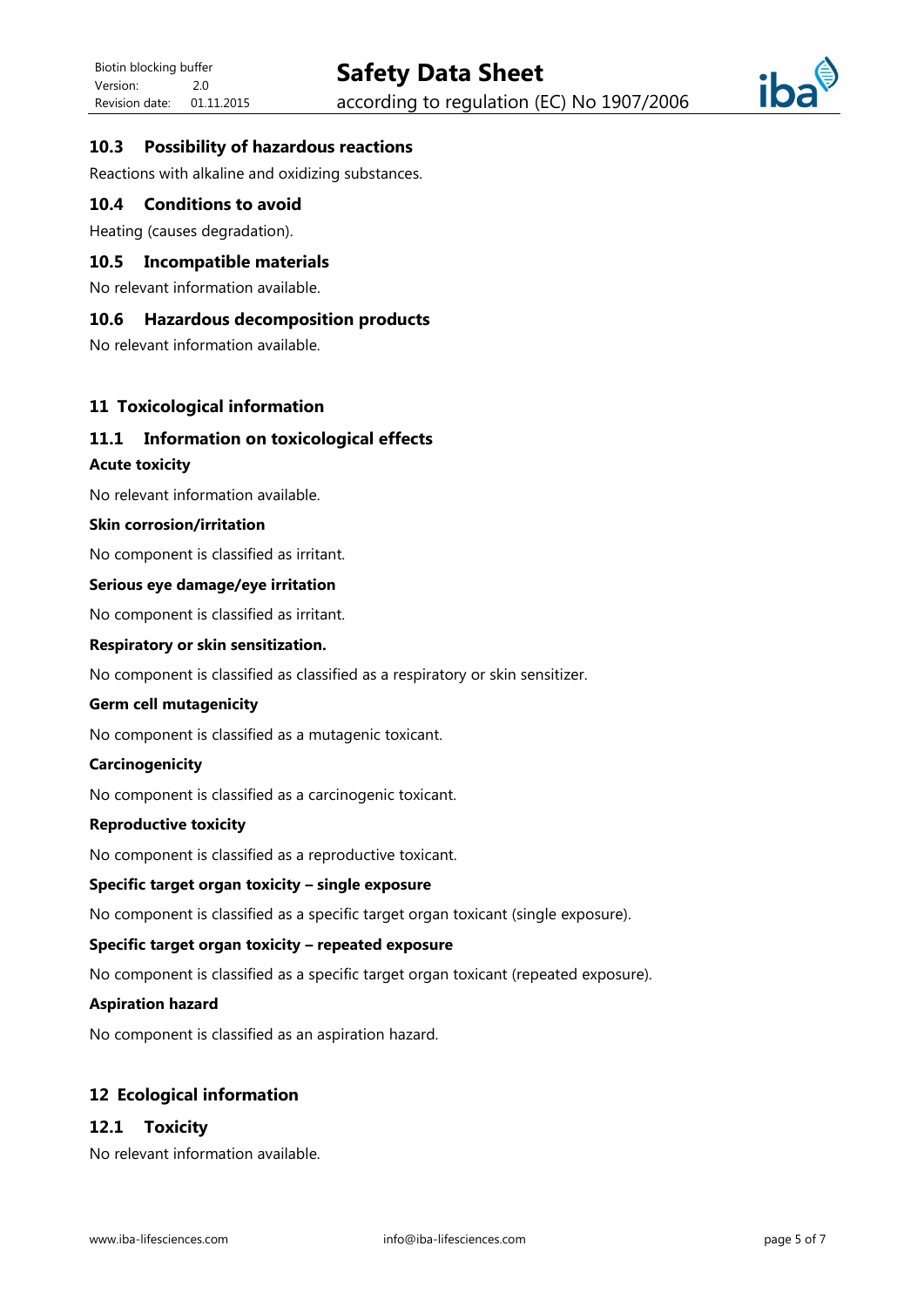

# **12.2 Persistence and degradability**

No relevant information available.

## **12.3 Bioaccumulative potential**

No relevant information available.

## **12.4 Mobility in soil**

No relevant information available.

# **12.5 Results of PBT- and vPvB-assessment**

No relevant information available.

## **12.6 Other adverse effects**

No relevant information available.

## **13 Disposal considerations**

## **13.1 Waste treatment methods**

#### **Recommendation for product:**

The disposal is regionally differently regulated, therefore the kind of disposal is to be inquired at the responsible authorities.

#### **Contaminated packaging:**

Dispose of as unused product.

## **14 Transport information**

| 14.1 UN-Number                     |                                                                                  |           |
|------------------------------------|----------------------------------------------------------------------------------|-----------|
| ADR/RID: -                         | $IMDG: -$                                                                        | $IATA: -$ |
| 14.2 UN proper shipping name       |                                                                                  |           |
|                                    | ADR/RID: not dangerous goodsIMDG: not dangerous goods- IATA: not dangerous goods |           |
| 14.3 Transport hazard class(es)    |                                                                                  |           |
| ADR/RID: -                         | $IMDG: -$                                                                        | $IATA: -$ |
| 14.4 Packaging group               |                                                                                  |           |
| ADR/RID: -                         | IMDG: -                                                                          | $IATA: -$ |
| 14.5 Environmental hazards         |                                                                                  |           |
| <b>ADR/RID: no</b>                 | <b>IMDG:</b> marine pollutant: no <b>IATA:</b> no                                |           |
| 14.6 Special precaution for user   |                                                                                  |           |
| No relevant information available. |                                                                                  |           |

## **14.7 Transport in bulk according to Annnex II of MARPOL and the IBC code**

No relevant information available.